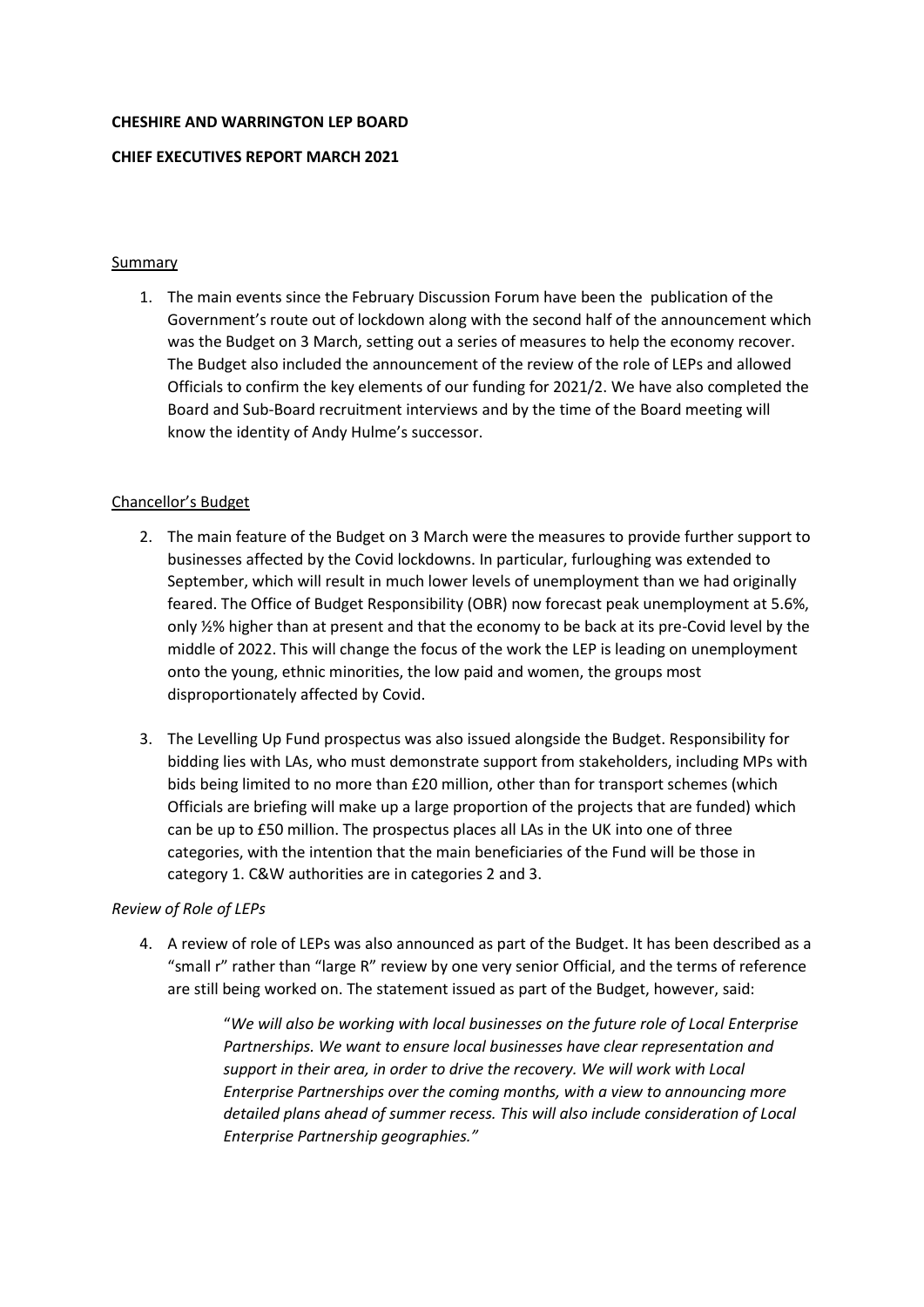# *Freeports*

5. Finally, Liverpool was confirmed as the location for one of the new Freeports. The LEP and CW&C had supported bid, with Ellesmere Port identified as a site for possible future expansion.

## LEP Funding 2021/2

- 6. A separate item on the agenda seeks Board approval for our budget for 2021/2. Core funding from BEIS/MHCLG remains at the same level as it has been since 2014 (although we still await absolutely final confirmation of this), but funding for the Growth Hub has increased from £287,000 pa pre-pandemic to £620,000 for 2021/2. Funding for the Skills Advisory Panel and Digital Skills Partnership have also been extended for another year, and we expecting to be successful in our application for an increase in funding for the Pledge.
- 7. Given the LEP Review, we are proposing, as we did in the draft budget we presented in January, to maintain the current size and organisation of the team, with a view to making any changes once we fully understand our role and future funding.

## Sustainable and Inclusive Growth Commission

- 8. The Sustainable and Inclusive Growth Commission held its third meeting on 8 March. The Commission is still at its "collate" phase, gathering the evidence that will begin to crystallise into policy propositions and recommendations from the middle of the year. The meeting on 8 March focussed on a presentation about the importance of Hydrogen to the industrial decarbonisation agenda and another on a project being led by Scottish Power to map the optimal locations for EV charging points. It was also agreed that the Commission will respond formally to the Energy White Paper. The LEP has agreed to collate the draft.
- 9. Cheshire and Warrington will also be one of the hosts of a Northern Net Zero conference due to take place online on 19 March at which there will be two Ministerial speakers.

### Growth Hub

10. The Growth Hub team has been working with the Chambers of Commerce to better understand the impact of EU Exit on Cheshire and Warrington businesses. We are improving our intelligence and developing case studies to inform Government by contacting over 1,000 businesses directly for their experiences. The team have also been finalising plans for 2021/22 that will allow us to more pro-actively support business growth and investment, whilst continuing to provide advice and guidance on Covid19 and EU Exit. We have also agreed with BEIS that we will run a further cohort of peer to peer networks.

### Marketing Cheshire

11. Marketing Cheshire had national and regional television and radio coverage for a number of our larger attractions following the publication of the Government's lockdown roadmap. We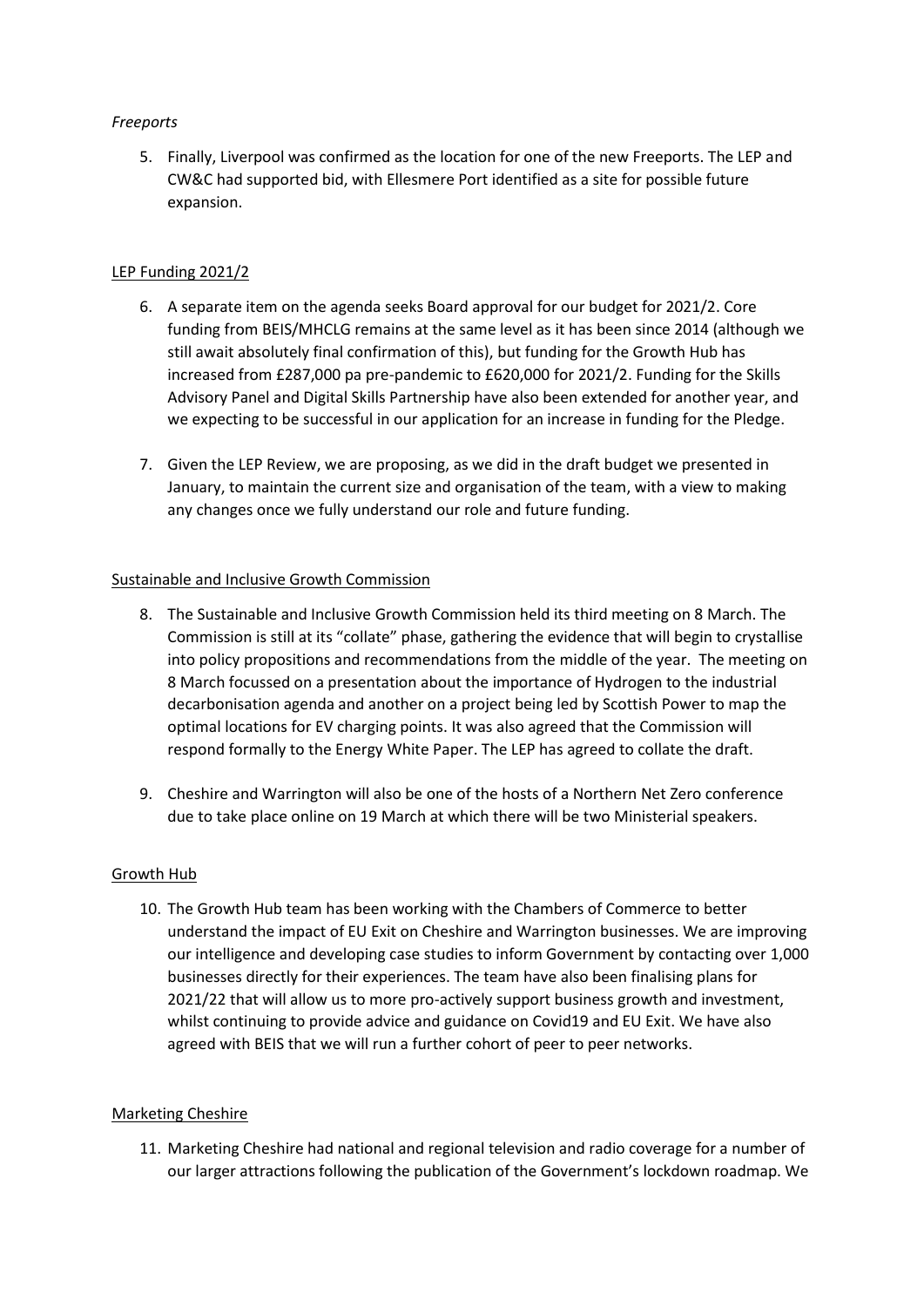continue to keep the destination front of mind so that we can welcome visitors when it is safe to do so. This will include a social media push for Cheshire Day on 30<sup>th</sup> March. We are also working closely with the three local authorities on plans for Spring / Summer 2021, and are in advanced discussions with Cheshire West and Chester on propositions that will work for visitors and local communities. We are utilising our partner networks of Destination Chester and Destination Cheshire to engage with businesses, councils and organisations such as BIDs to ensure that what we deliver meets their needs. Together we will work on a tourism recovery strategy which will integrate within the wider Economic Recovery Plan.

12. Over 2020-2021 we have seen significant growth in our digital channels, with a reach of over 4 million, which is a 16% increase on 2019-2020 despite a limited tourism opening period. Growth is all organic rather than paid which is much more meaningful for future engagement. We intend to maximise these new audiences as part of our marketing strategy this year.

### Board and Sub-Board Recruitment

13. Interviews to fill the vacancies on the main Board and on a number of the Sub-Boards have all been completed. We have a separate item on the agenda setting out the proposed appointments. An exceptionally high quality field of around 40 people applied and we are proposing that 20 are appointed to one of the vacancies. I am extremely grateful to Ian Brooks and Alison Harkness for organising the process and to the Board members and local authority representatives involved in a very intensive round of interviews, resulting in a further strengthening of the non-executive directors that provide the leadership for the LEP.

### LEP Website

14. We are in the final phases of completing the updated website which we expect to go live within two weeks. In the first instance this will refresh the layout and content while discussions continue regarding branding.

### Coronavirus – LEP Operations

15. Following the publication of the government roadmap to the lifting of restrictions, we have agreed that the earliest staff will return to any office working is  $21<sup>st</sup>$  June. In the meantime, we shall continue to work from home using virtual meetings as a matter of course. We shall keep our risk assessments under review, if necessary beyond June, to reflect government advice and continue our dialogue with staff over work arrangements.

### Election Purdah

16. Elections for Cheshire's Police and Crime Commissioner and for all of the Councillors on Warrington Borough Council are due to take place on 6 May. Formal notice of these elections is due to be issued on 18 March, at which point we enter "election purdah" until the elections have taken place. During this period, publicly funded bodies such as the LEP must not issue any statements of make any decisions that could affect the outcome of